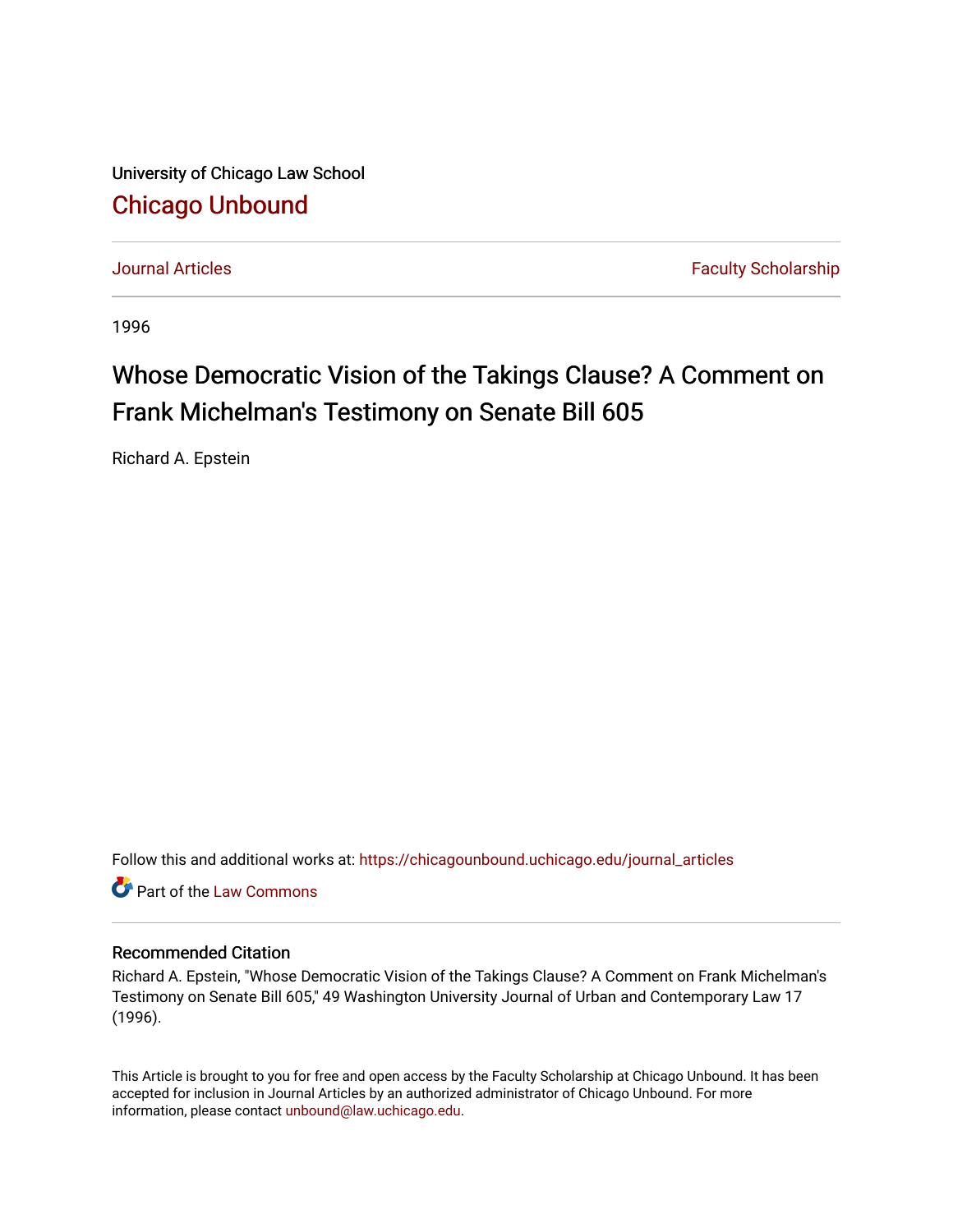## WHOSE DEMOCRATIC VISION OF THE **TAKINGS CLAUSE? A COMMENT ON** FRANK **MICHELMAN'S** TESTIMONY **ON SENATE** BILL **605**

*RICHARD A. EPSTEIN\**

Frank Michelman's eloquent testimony before the Senate Committee on Environment and Public Works shows yet again the intrinsic fascination of the takings problem and its long-term hold on the legal imagination.' Spurred on by his opposition to Senate Bill 605, Professor Michelman launched into a broader examination of the relationship of private property to the police power. In his view, Senate Bill **605** represents a form of "private-property absolutism" which is "contrary to historic American constitutional understanding; and without the absolutist

James Parker Hall Distinguished Service Professor of Law, The University of Chicago.

*<sup>1.</sup> Private Property Rights and Environmental Laws: Hearings Before the Senate Comm. on Environment and Public Works,* 104th Cong., 1st Sess. 34 **(1995)** (prepared testimony of Frank I. Michelman, Harvard Law School Professor). A slightly edited version of that testimony appears earlier in this issue. Frank I. Michelman, *Testimony Before the Senate Comm. on Environment and Public Works,* 49 WASH. U. J. URB. & CoNTEMP. LAW 1 **(1996)** [hereinafter Michelman, *Testimony].* For convenience, we cite in this Response to Professor Michelman's testimony as it appears in this issue.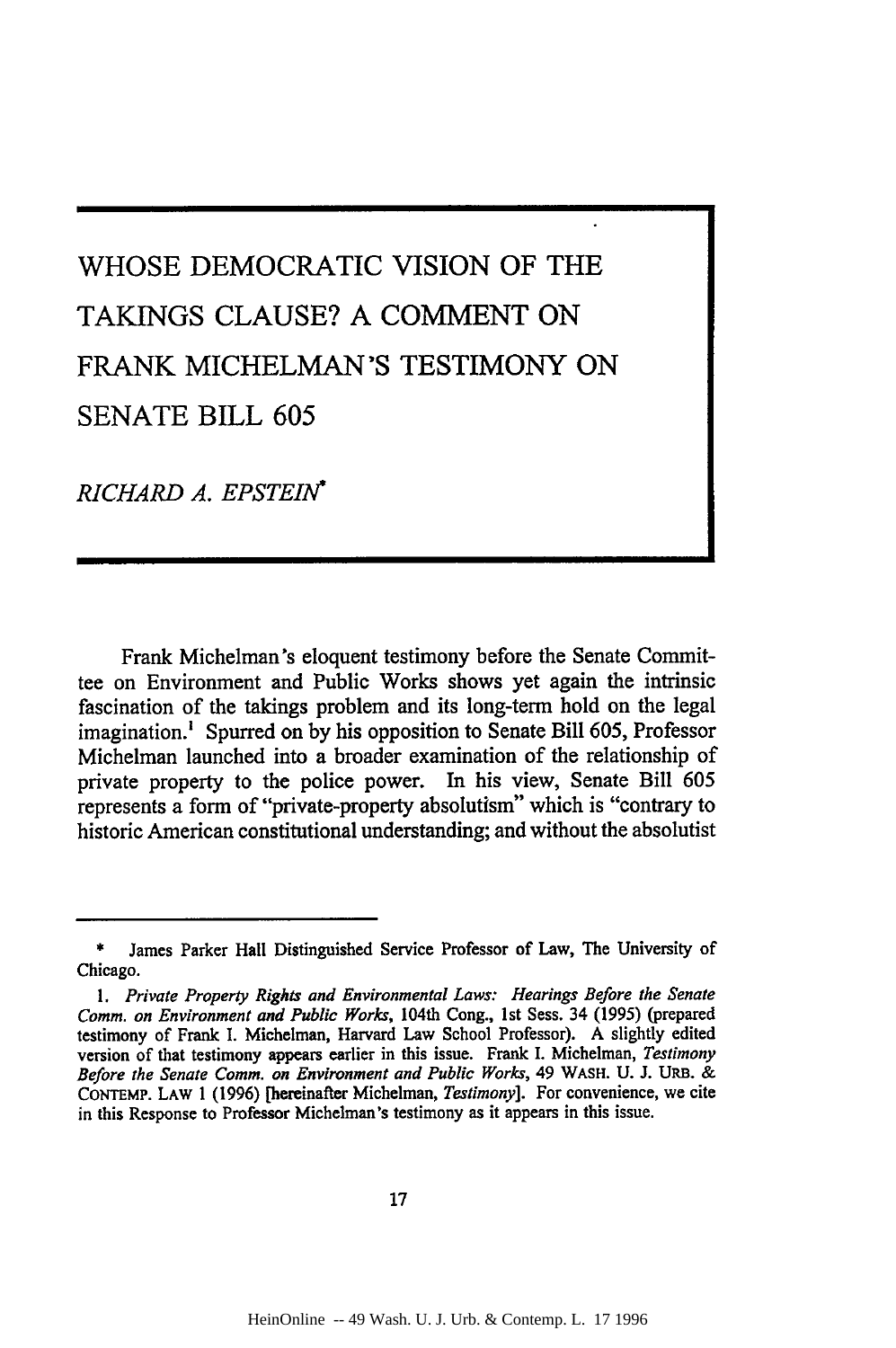premise to support them, 'property rights' laws themselves lack any robust public justification."<sup>2</sup>

My purpose here is not to defend Senate Bill 605, which in my view contains some serious deficiencies-albeit ones that are not identical to those identified by Professor Michelman.<sup>3</sup> Rather my target is his larger condemnation of the property rights movement for its alleged absolutism which Michelman believes to be at cross purposes with our traditional system of constitutionalism. The most obvious objection to Professor Michelman's position is that Senate Bill 605, for all its significance, is a statute, not a consitutional amendment. It represents an outgrowth of the same political process of give and take that Michelman celebrates in his testimony. Whatever the uniform line of Supreme Court decisions, *nothing* in them *prohibits* the state from supplying additional protections for property owners. Nor is there anything in the Supreme Court tradition that says that these protections have to be extended in all cases if they are extended in some. If someone wanted to single out wetland and endangered species regulation as crying out for some corrective political response, some narrow legislation could be introduced for that purpose alone. Hence, Michelman can oppose Senate Bill 605 or any more limited substitute for all sorts of practical reasons. But he is not on sound ground when he argues that this legislation, even if ill-conceived, somehow violates our long established constitutional traditions.

But in this short comment, I shall put this point to one side and argue that even at the abstract level that he conducts the discourse, he misunderstands the intellectual power behind the property rights movement. The source of my disagreement can be briefly stated. The very acceptance of the power of the government to take property *with* just compensation is, without more, conclusive evidence that a sensible version of the property rights movement does not move toward any absolute conception of property. The text of the Eminent Domain Clause

<sup>2.</sup> Michelman, *Testimony, supra* note **1,** at 2.

<sup>3.</sup> Let me mention two deficiencies here. First, the 30 percent threshold for diminution in value invites serious game playing by regulators who will move to keep just below the permissible levels. The intrinsic difficulties in valuation of regulatory restrictions will be compounded by the low tolerance of error: from 29 to 31 percent in diminution is worth 69 percent in combination. No assessor has eyes that keen in markets that undeveloped. Note also that there are no buyers for the government restrictions, only takers. Second, the bill is too much a states' rights piece of legislation in that it tolerates extensive local regulation that is itself wholly unprincipled.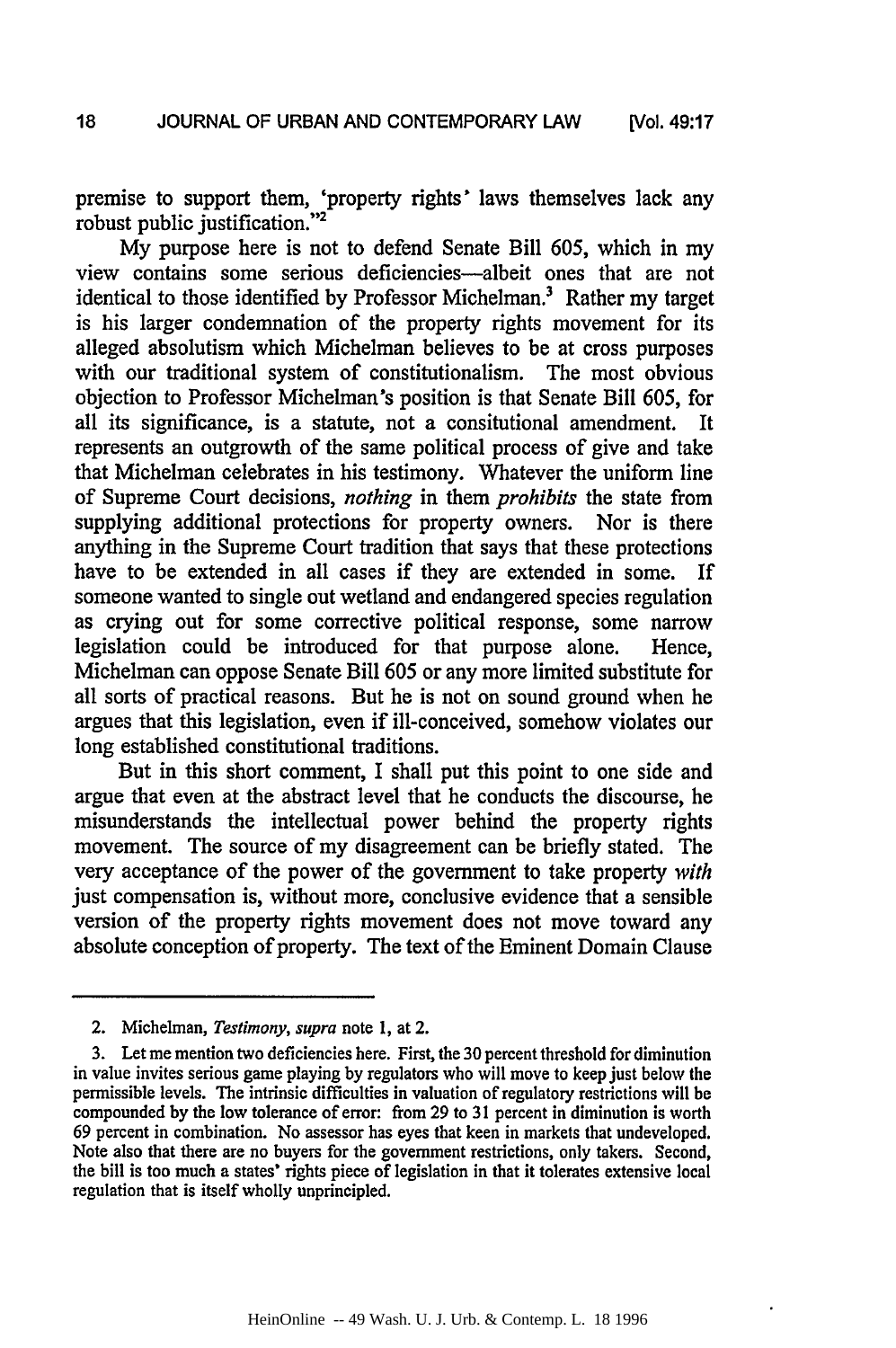**1996]**

may not settle all questions, but it does at least resolve this one: the state *may* take for a public purpose so long as it pays.

The absolutist position on property would not allow takings for just compensation, but would require the consent of the owner. That theoretical position is by no means devoid of respectable defense. I have heard too many stories of individuals who have been wiped out when their property has been taken *with* payment of compensation that is anything but just: no compensation for appraisal fees, litigation expenses, lost good will, moving expenses, anticipated renewal rights, and so on. The absolutist position guards against these risks which now routinely form a part of property ownership in the United States. And any rule that has that beneficial consequence cannot be all bad.

Which is not to say that the rule is fully justified. The reason why sober minds are willing to run the risk of insufficiently compensated property is that the dangers are greater on the other side. Often times property owners sit astride land that increases in value solely because of its neighborly relationship to some larger project of the government's creation.4 In these circumstances, to allow the landowner to hold out is to grant to him the lion's share of a socially beneficial project to which he has made little or no special contribution. However, paying the owner what he has lost, rather than giving him what the state has gained, allows the project to go through without wiping out any individual landowner forced to make some tangible contribution to the common venture. And if the compensation rules are altered in cases of outright takings, as they surely should be, then we have managed to find a middle path between individual holdouts from community ventures on the one hand and majoritarian excesses on the other. The state keeps all the gain for the citizenry at large, some of which may redound to the owner whose property is taken. The individual in question is not forced to bear any special burden. His resistance to the state program should be disarmed in part by the full compensation, at least to the extent of his market loss, so that political frictions can be avoided by eliminating the demoralization costs from uncompensated takings to which Professor Michelman drew attention in his classic examination of the just compensation

**<sup>4.</sup>** See, e.g., United States v. Miller, 317 U.S. 369 (1943) (excluding from computation of just compensation for land taken the increase in value attributable to the authorization of railroad relocation project).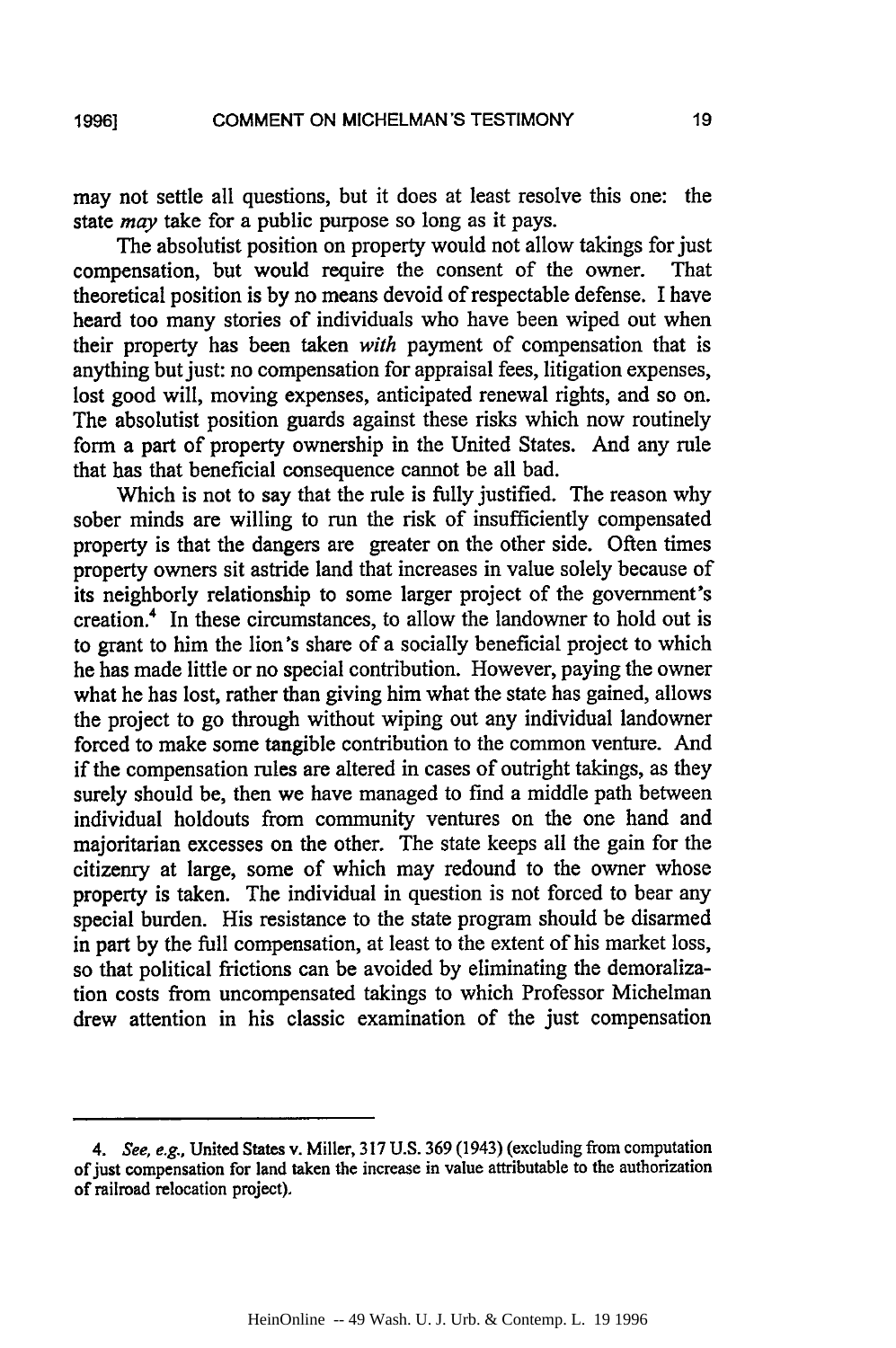question nearly thirty years ago.<sup>5</sup> So what is wrong with this synthesis? Why does it not represent the *ideal* reconciliation of individual with community interests?

Looking at judicial decisions, it seems clear that this intermediate position has been rejected: Let the state give a good reason-make that any reason-for doing what it wants, and it can inflict disproportionate burdens on individuals who have stood in its way. With ever greater frequency state powers are typically not directed toward the prevention of nuisances: Often they stop newcomers from engaging in the same practices that incumbent residents have engaged in for years, as by requiring them to build only on large lots to preserve the views from present residents that occupy smaller ones.' But the Court has spread its majestic mantle of deferential approval over systems of regulation that should, and do, bring stench to the nostrils. Professor Michelman and I do not disagree about the current state of the law. Both of us recognize "the Supreme Court's sustained refusal over the decades to open wide the gates to regulatory taking claims."7 But we do have strong disagreements about its desirability. He sees difficulties with the property legislation insofar as it seeks to upset the "American social contract-what Justice Scalia has called 'the historical compact recorded in the Takings Clause that has become part of our constitutional culture. **""**

The starting point for Professor Michelman's position is the conceptual observation that it is difficult to say that the government has taken your property when it leaves you in possession of it after the dust has settled. He does not go so far to say that this argument defeats all claims for a regulatory taking, for he thinks, as the law now recognizes, that some restrictions on use can indeed go "too far." He only makes the conceptual argument as a preliminary barrage to soften the outer barricades of the property rights position. In light of this puzzle, shouldn't defenders of property rights be more cautious in staking out a strong position against these regulatory takings? Shouldn't they look with some sympathy on Justice Scalia's position in *Lucas v. South*

**<sup>5.</sup>** Frank **I.** Michelman, *Property, Utility, and Fairness: Comments on the Ethical Foundations of "Just Compensation" Law,* 80 HARV. L. REv. 1165, 1217 (1967).

*<sup>6.</sup> See, e.g.,* Agins v. City of Tiburon, 447 U.S. *255* (1980) (holding a zoning ordinance preventing erection of high-rise condominiums in open space did not effect a taking).

<sup>7.</sup> Michelman, *Testimony, supra* note **1,** at 8.

<sup>8.</sup> Michelman, *Testimony, supra* note 1, at 8-9.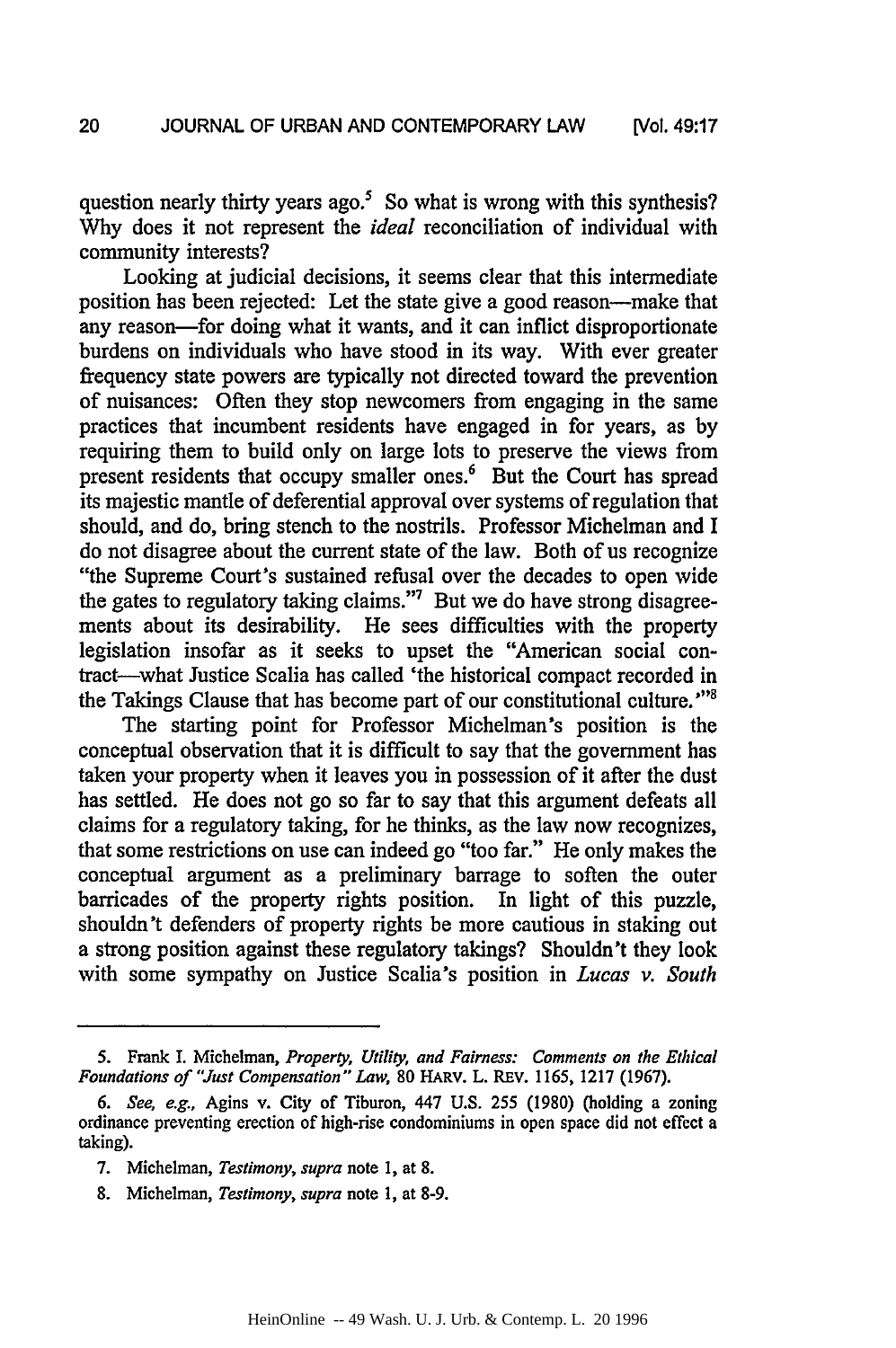**1996]**

*Carolina Coastal Council,* namely, that the only regulations that draw constitutional scrutiny are those leading to a complete wipeout of property,<sup>9</sup> and even these are insulated from an owner's challenge if designed to protect against a common law nuisance? The explanation for his position is not some analytical necessity, but an understanding that the American compact tolerates "the normal give-and-take of a progressive, dynamic, democratic society, an ordinary part of the background of risk and opportunity against which we all take our chances in our roles as investors in property, and from which we all as actual or potential property investors also reciprocally benefit."

Beautifully stated, but ultimately false. The first point is: Why doesn't our ubiquitous American compact leave the total wipeout case to the same dynamic democratic process as the partial regulatory taking? Here the owner could take his chances that his property will be spared, and will benefit reciprocally when others' property is taken. If the democratic principle works so well when 99 percent of the value of property is lost to regulation, why stop at 100 percent? Why not, in other words, rely on these same dynamic processes to combat the perils of outright confiscation? If the tradition is as vibrant as it seems, then it should be possible to make it intelligible. But neither Justice Scalia nor Professor Michelman shows that the peculiar compromise decision in *Lucas* represents anything more than last year's ad hoc rationalization for bad takings law. Neither shows that Scalia's position has made any sense.

The reason for this gap is, Scalia's position doesn't make sense. Start with the text. Suppose that we have two identical plots of land: one owned by A and the other by B. Now the government takes the plots from each of them, but does not compensate in cash. Instead, it places by law powerful restrictions on what may be done with each plot, restrictions that go beyond the ordinary nuisance constraints, and then gives B's plot to A and A's to B. It does so because other individuals in the community, those who have orchestrated the change, benefit from the parallel restrictions on both: neighbors can now enjoy the view over the A/B lands. Yet A and B are worse off in virtue of the exchange that has been forced on them against their will. Should both receive from the community compensation in cash to offset the reduction in value, so that

21

<sup>9.</sup> Lucas v. South Carolina Coastal Council, 112 S. Ct. 2886, 2894, 2900 (1992).

**<sup>10.</sup>** Michelman, *Testimony, supra* note **1,** at **11.**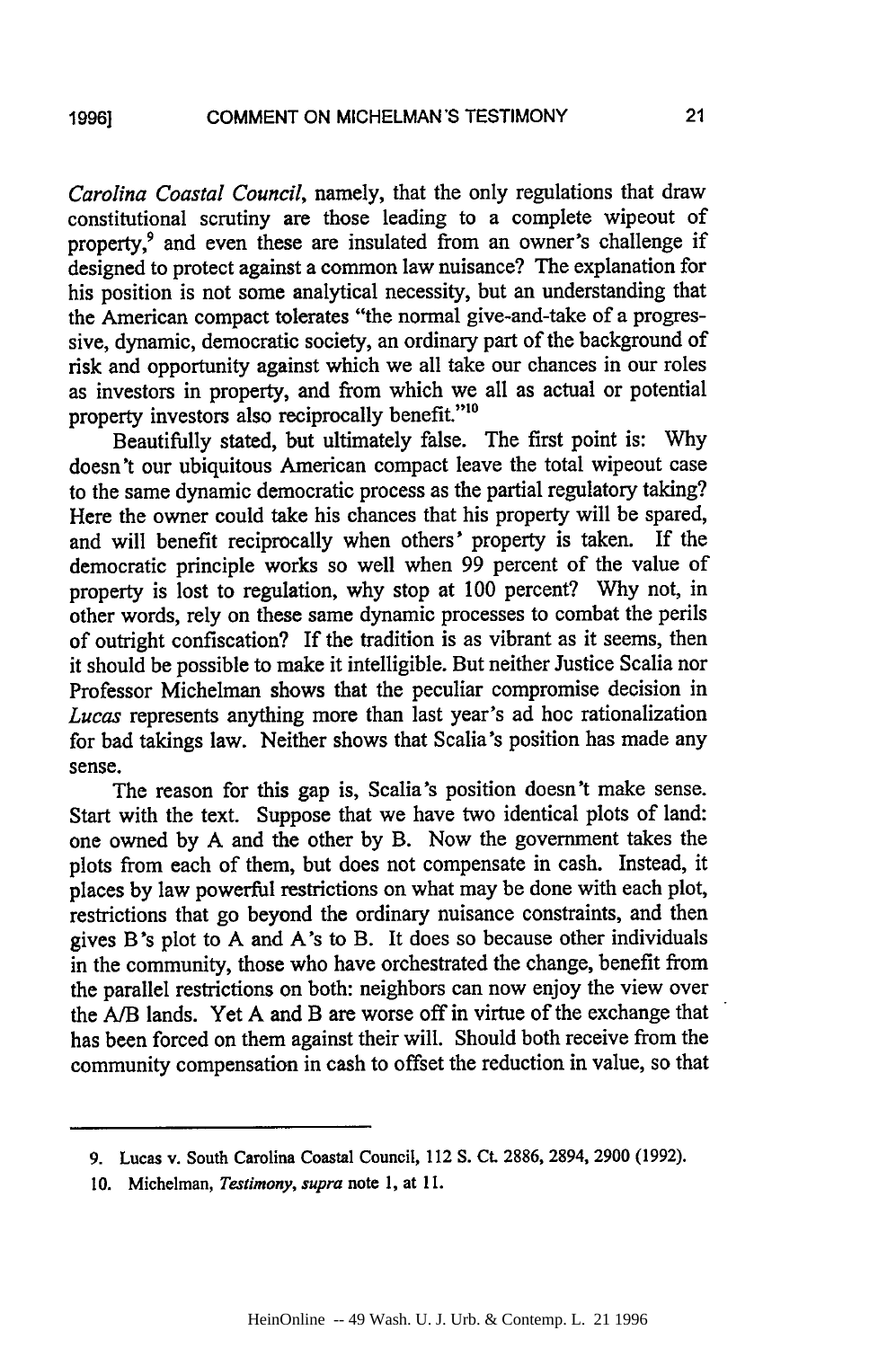if each lot with the encumbrances are worth \$100 and each lot without them is worth \$500, the community has to fork over \$800, \$400 to each.

Here the doctrinal argument for compensation is clear enough. Both lots have been taken. Some compensation has been afforded by the property that each owner has been given in exchange. But the owners are still not made whole, so compensation is required for the rest. These are physical takings, outright dispossession, that fall within the admitted scope of the Takings Clause, as interpreted by the supposed social contract. If this case cries out for compensation, what difference results if A and B thereafter *exchange* lots on even terms, so that when the dust settles, each now has his original lot back but is \$400 poorer unless that compensation is paid? So we have each party back in possession of his own lot. No one, I submit, can explain why this even exchange should excuse the government from paying the \$800. How then could anyone defend a simple regulation that cuts out the first forced' exchange and eliminates the need for the second voluntary one, simply by imposing an identical regulation that just reduces the value of each plot by \$400? Can the difference in the route taken, chosen unilaterally by the state, defeat its obligation to compensate? If indeed these two cases are part of a seamless web, then we can demand that this so-called social contract distinguish between the physical taking and the regulatory taking: every regulatory taking can be regarded as a physical taking, with the same property returned in partial compensation. Practically and conceptually the two outcomes are indistinguishable.

Should we want to do this? Of course. If one asks why the dangers of physical takings, the answer is twofold. One is that it is unfair to one owner to have to bear the disproportionate burden of public improvements. That unfairness is no less acute when use is constrained than it is when property is taken. Is it really fair for the neighbors who each live on one-half acre plots to zone the newcomer who lives on a five acre plot, by majority vote *before* the newcomer moves in? Second, there is an efficiency justification. To allow the state to regulate down the value of land is to create a private loss. But it is wrong to treat it as just a private loss. It is a private loss that goes to the bottom line. And should be treated as such.

But suppose that we insist that compensation is required, how would the politics play out in a democratic society that labors under this constitutional restraint? Better I think than the ostensibly democratic politics of the Michelman world. To see why consider two cases, both of which require a community of ten equal owners to set aside ten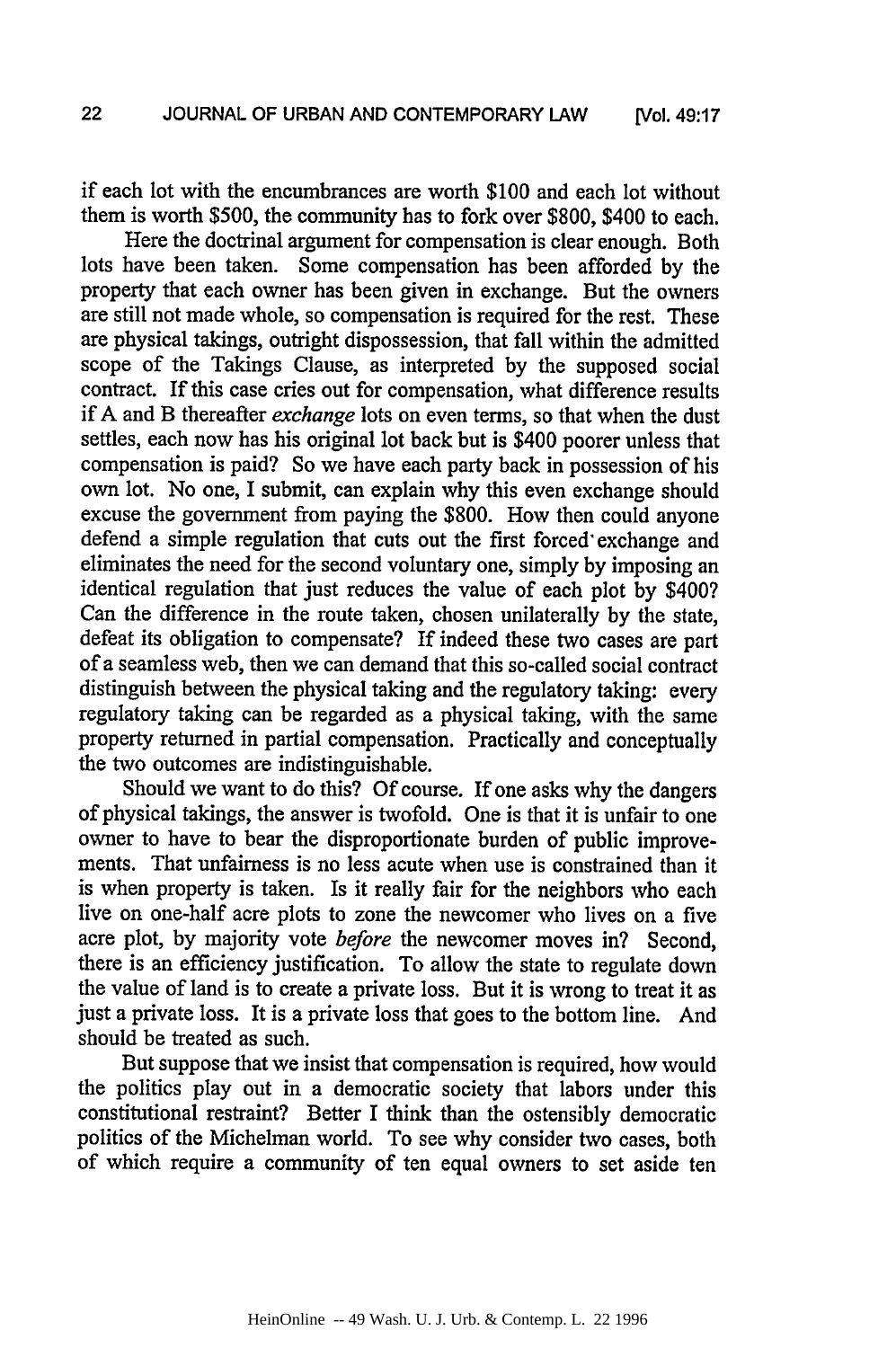**1996]**

percent of their lands for wetlands. In one case, the wetlands are divided ten percent across each owner. In the second case, the wetlands are found solely on the lands of J, the tenth member. Now ask how the deliberations will proceed in the two situations. In the first case, they will be done sensibly. All individuals will know that they will have to contribute to the common fund in order to require like sacrifices by their neighbors. Each will have an incentive to trade off social gain against private loss. Cash compensation will be irrelevant, for why should anyone assess each owner a tax equal to ten percent of the property in order to pay back that same amount when the land is so used? The outcomes therefore have built in procedural protections that guard against majority confiscation.

The second case will have very different consequences depending on whether a just compensation requirement is in place. If none is there, the citizens can discover by debate how well off they will be by imposing the regulation on one politically defenseless neighbor. Paying no compensation, they will have no incentive to regard him with the respect accorded other members of the community. They will posture about the great values that they hope to achieve because they know they will get them for free. And they may well take the land when the gain to them is smaller than the loss that they impose on the one hapless neighbor. Can any one argue that the level of deliberation with skewed burdens is lower than what it would be in the first situation of equal burdens? Hardly.

Well it is never costless to restore the equal burden rule, but the compensation principle will strengthen democratic processes. Now that the cash has to be paid over, the citizens will know that each of them has to surrender one-tenth his holdings to achieve the common good. The same incentives for honest valuation and deliberation are created: Public discourse is no longer a question of forming alliances to step on the isolated person. It has to be a search for the best social solution. Such is a better world. And it is a better world whether the restrictions imposed on the one are merely regulatory or possessory.

It is also a democratic world. Most emphatically, it is one that does *not* put courts in charge of society. The question of whether the land should be taken is an exclusively political function, to be initiated by the political process. The sole judicial constraint, one that says "take and pay," beats a world of just plain "take." No longer will courts have to pass on the raft of justifications put forward for the taking or the regulation. It can insist that the price be paid and content itself with the